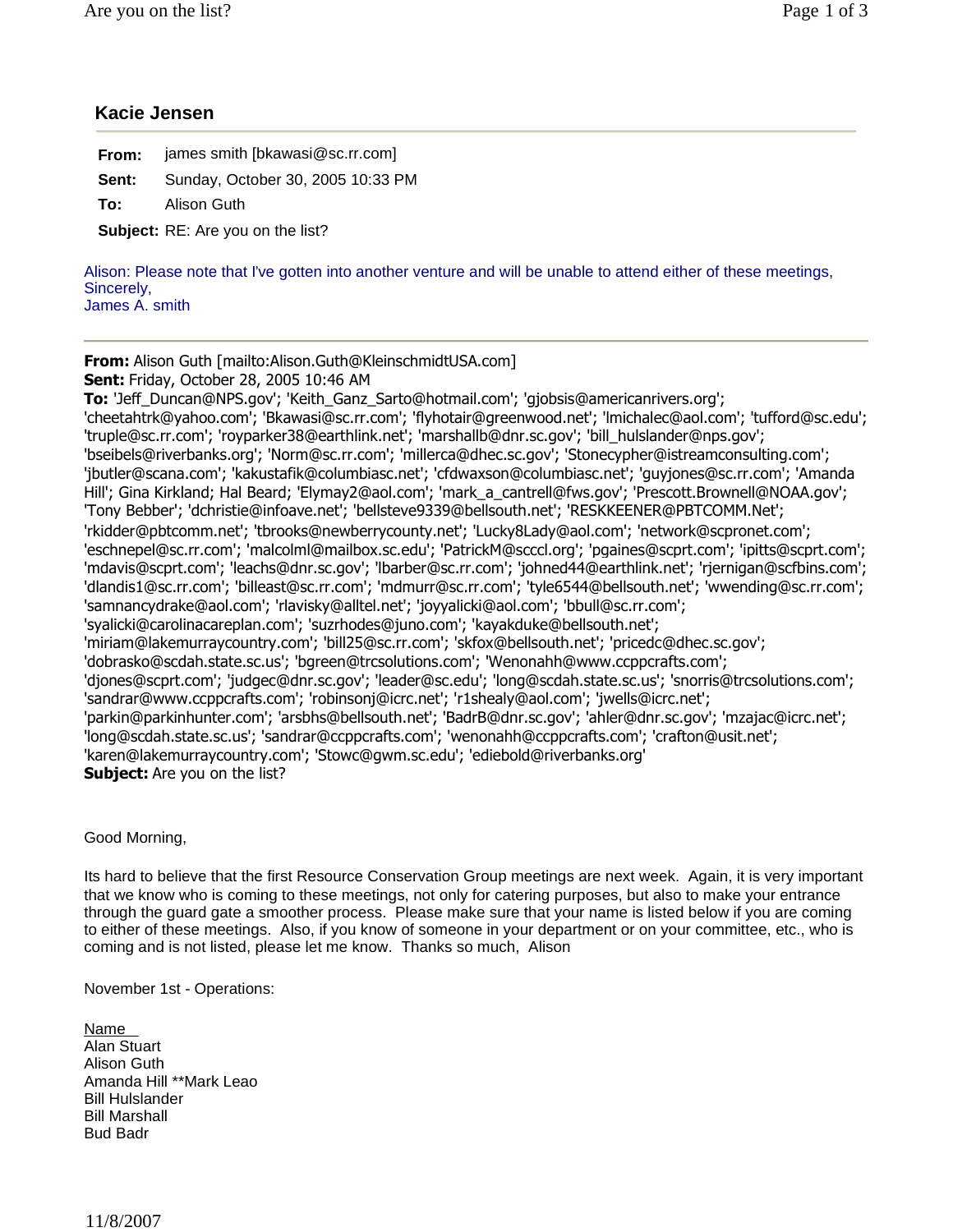# **Danielle Fitzpatrick**

| From:    | Alison Guth                                                                                  |  |  |
|----------|----------------------------------------------------------------------------------------------|--|--|
| Sent:    | Monday, November 07, 2005 5:03 PM                                                            |  |  |
| To:      | 'Jeff_Duncan@NPS.gov'; 'Keith_Ganz_Sarto@hotmail.com'; 'gjobsis@americanrivers.org';         |  |  |
|          | 'cheetahtrk@yahoo.com'; 'Bkawasi@sc.rr.com'; 'flyhotair@greenwood.net';                      |  |  |
|          | 'Imichalec@aol.com'; 'tufford@sc.edu'; 'truple@sc.rr.com'; 'royparker38@earthlink.net';      |  |  |
|          | 'marshallb@dnr.sc.gov'; 'bill_hulslander@nps.gov'; 'bseibels@riverbanks.org';                |  |  |
|          | 'Norm@sc.rr.com'; 'millerca@dhec.sc.gov'; 'Stonecypher@istreamconsulting.com';               |  |  |
|          | 'jbutler@scana.com'; 'kakustafik@columbiasc.net'; 'cfdwaxson@columbiasc.net';                |  |  |
|          | 'guyjones@sc.rr.com'; 'Amanda Hill'; 'Gina Kirkland'; 'Hal Beard'; 'Elymay2@aol.com';        |  |  |
|          | 'mark_a_cantrell@fws.gov'; 'Prescott.Brownell@NOAA.gov'; 'Tony Bebber';                      |  |  |
|          | 'dchristie@infoave.net'; 'bellsteve9339@bellsouth.net'; 'RESKKEENER@PBTCOMM.Net';            |  |  |
|          | 'rkidder@pbtcomm.net'; 'tbrooks@newberrycounty.net'; 'Lucky8Lady@aol.com';                   |  |  |
|          | 'network@scpronet.com'; 'eschnepel@sc.rr.com'; 'malcolml@mailbox.sc.edu';                    |  |  |
|          | 'PatrickM@scccl.org'; 'pgaines@scprt.com'; 'ipitts@scprt.com'; 'mdavis@scprt.com';           |  |  |
|          | 'leachs@dnr.sc.gov'; 'lbarber@sc.rr.com'; 'johned44@earthlink.net'; 'rjernigan@scfbins.com'; |  |  |
|          | 'dlandis1@sc.rr.com'; 'billeast@sc.rr.com'; 'mdmurr@sc.rr.com'; 'tyle6544@bellsouth.net';    |  |  |
|          | 'wwending@sc.rr.com'; 'samnancydrake@aol.com'; 'rlavisky@alltel.net'; 'joyyalicki@aol.com';  |  |  |
|          | "bbull@sc.rr.com"; 'syalicki@carolinacareplan.com'; 'suzrhodes@juno.com';                    |  |  |
|          | 'kayakduke@bellsouth.net'; 'miriam@lakemurraycountry.com'; 'bill25@sc.rr.com';               |  |  |
|          | 'skfox@bellsouth.net'; 'pricedc@dhec.sc.gov'; 'dobrasko@scdah.state.sc.us';                  |  |  |
|          | "bgreen@trcsolutions.com"; "Wenonahh@www.ccppcrafts.com"; 'djones@scprt.com';                |  |  |
|          | 'judgec@dnr.sc.gov'; 'leader@sc.edu'; 'long@scdah.state.sc.us'; 'snorris@trcsolutions.com';  |  |  |
|          | 'sandrar@www.ccppcrafts.com'; 'robinsonj@icrc.net'; 'r1shealy@aol.com'; 'jwells@icrc.net';   |  |  |
|          | 'parkin@parkinhunter.com'; 'arsbhs@bellsouth.net'; 'BadrB@dnr.sc.gov'; 'ahler@dnr.sc.gov';   |  |  |
|          | 'mzajac@icrc.net'; 'long@scdah.state.sc.us'; 'sandrar@ccppcrafts.com';                       |  |  |
|          | 'wenonahh@ccppcrafts.com'; 'crafton@usit.net'; 'karen@lakemurraycountry.com';                |  |  |
|          | 'Stowc@gwm.sc.edu'; 'ediebold@riverbanks.org'; 'mark_Leao@fws.gov';                          |  |  |
|          | 'tflach@thestate.com'; 'mwaddell@esri.sc.edu'; 'PageC@dnr.sc.gov'; 'MikeDuffy@sc.rr.com';    |  |  |
|          | 'camlittlejohn@yahoo.com'; 'dianlog@aol.com'; 'wildlife@sc.rr.com'; 'Bigbillcutler@aol.com'; |  |  |
|          | 'ARGENTIERI, WILLIAM R'; 'rmahan@scana.com'; 'jdevereaux@scana.com';                         |  |  |
|          | 'ssummer@scana.com'; 'tbowles@scana.com'; 'vhoffman@scana.com';                              |  |  |
|          | 'msummer@scana.com'; 'tboozer@scana.com'; 'dhancock@SCANA.com';                              |  |  |
|          | 'btrump@scana.com'; Alan Stuart; Dave Anderson; Shane Boring; Marty Phillips                 |  |  |
| Subject: | <b>Cultural Resource Notes Update</b>                                                        |  |  |

### Good Afternoon Everyone:

There were a few comments that were submitted on the Cultural Resource Conservation Group Meeting Notes after I had already sent out the final copy. I have thus revised the final version to include these comments, and the new version can be viewed on the website at http://www.saludahydrorelicense.com/rcgroups.htm. For future reference, please stick to due dates that are assigned to documents. Although there is some flexibility, it can become cumbersome to send out multiple final versions. I understand that most of us have very busy schedules, and these things will often get pushed to the back of the line. However, the minutes are usually no more than few pages long and I allow a couple weeks for review. I send out a reminder a couple days before they are due, and if you do not have any comments or changes, well that is perfectly fine too. Thanks so much for your participation and I look forward to seeing a lot of you this week.

Sincerely, Alison

Alison Guth Licensing Coordinator *Kleinschmidt Associates* 101 Trade Zone Drive Suite 21A West Columbia, SC 29170 P: (803) 822-3177 F: (803) 822-3183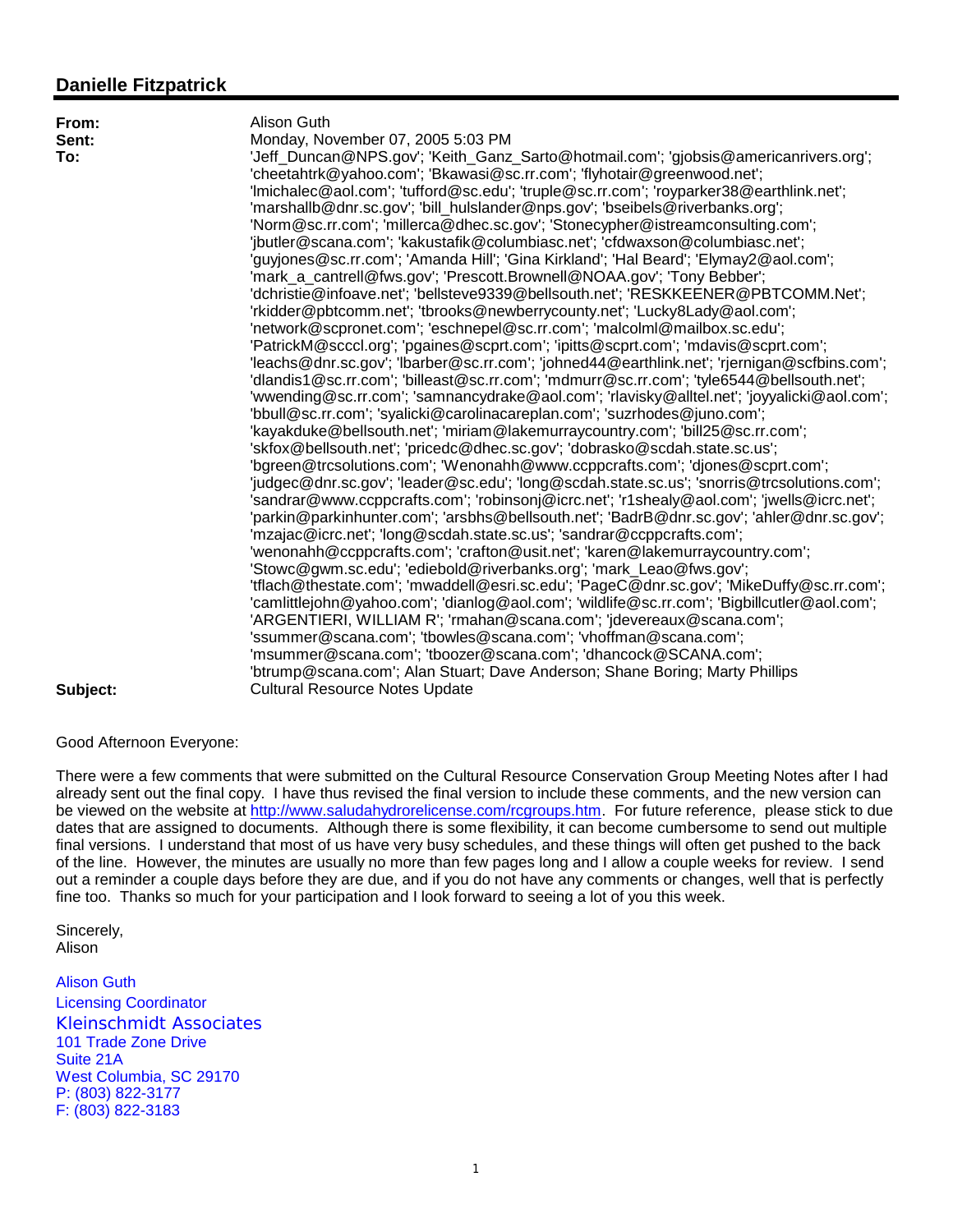Charlene Coleman Dave Landis Dick Christie George Duke Gerrit Jobsis Gina Kirkland James A. Smith Jeff Duncan Joy Downs Kristina Massey Larry Michalec Parkin Hunter Patrick Moore Ralph Crafton Ray Ammarell Russell C. Jernigan Steve Bell Suzanne Rhodes Tom Ruple Tom Stonecypher

November 2nd - Lake and Land Management

Name Alan Stuart Alison Guth Bertina Floyd Bill East Bill Marshall Charles (Charlie) Rentz Daniel L. Tufford Dick Christie Don Tyler George Duke Gerrit Jobsis Irvin Pitts James A. Smith James Leslie Joy Downs Michael Murrell Parkin Hunter Patricia Wendling Patrick Moore Ralph Crafton Richard Kidder Robert E. Keener Ron Ahle Roy C. Parker Shealy, Randal Steve Bell Suzanne Rhodes Tom Brooks Tom Ruple Tommy Boozer Tony Bebber

## **Observers:**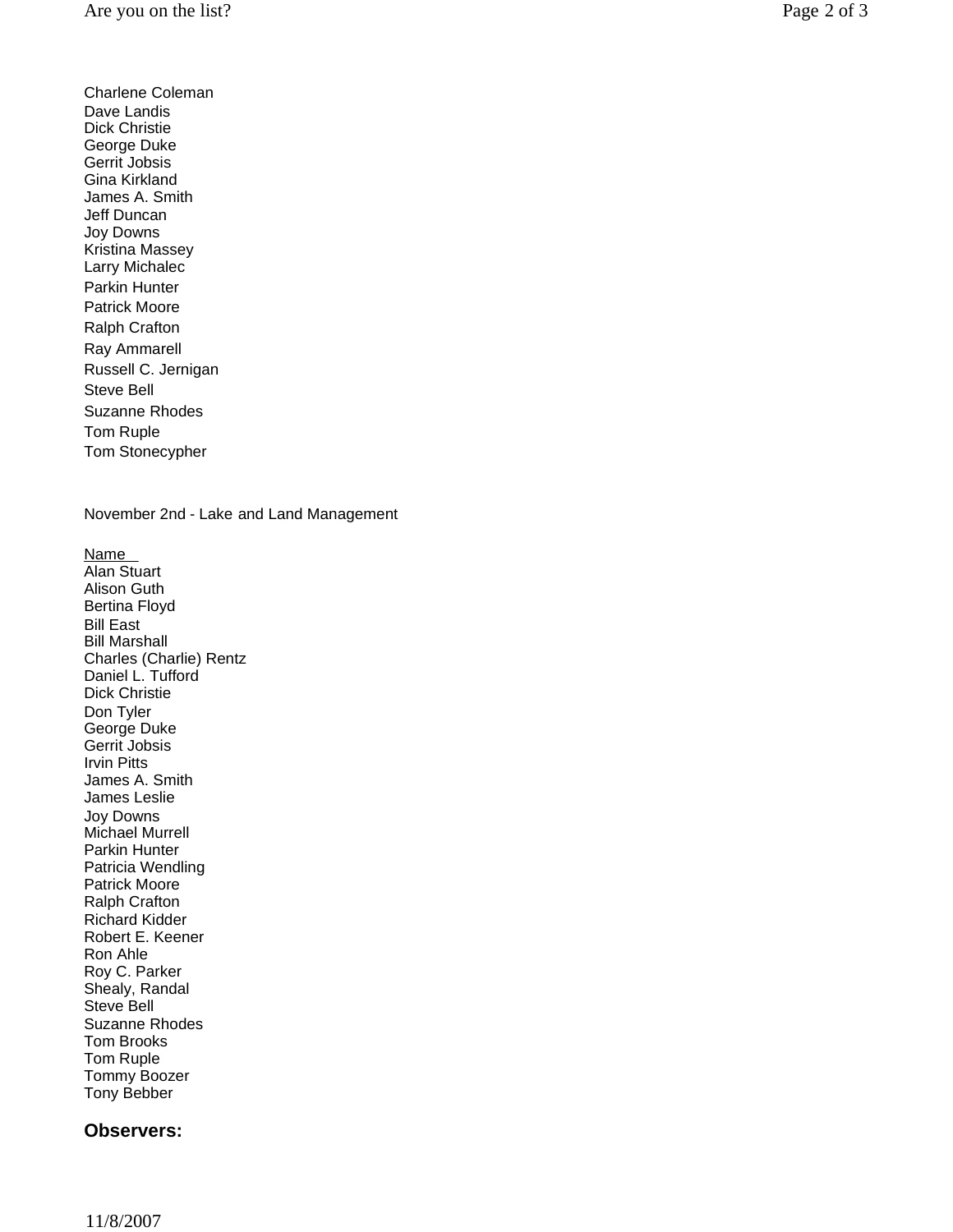Name Tim Flach

Alison Guth Licensing Coordinator *Kleinschmidt Associates* 101 Trade Zone Drive Suite 21A West Columbia, SC 29170 P: (803) 822-3177 F: (803) 822-3183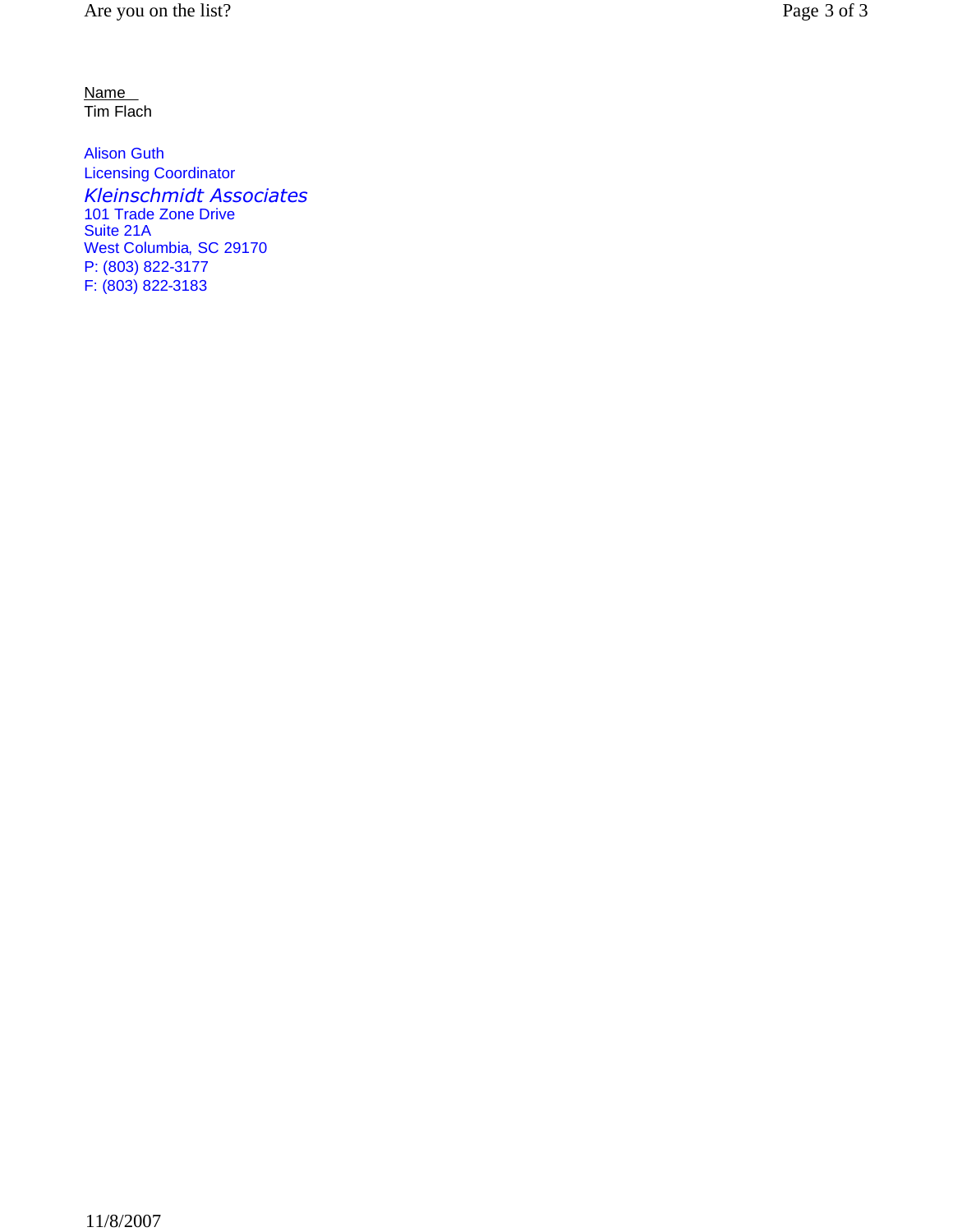# **Kacie Jensen**

| From:                                            | Marcil, Valerie [MARCIL@SCDAH.STATE.SC.US] |  |  |
|--------------------------------------------------|--------------------------------------------|--|--|
| Sent:                                            | Wednesday, February 28, 2007 11:04 AM      |  |  |
| To:                                              | Alison Guth                                |  |  |
| $Cc$ :                                           | <b>Chuck Cantley</b>                       |  |  |
| <b>Subject: RE: Declined: Cultural Resources</b> |                                            |  |  |
|                                                  |                                            |  |  |

Please do add Chuck to your list and remove me. I've copied him on this email so you have his email. Thanks. His phone is 803-896-6181 if you need it.

Valerie

**From:** Alison Guth [mailto:Alison.Guth@KleinschmidtUSA.com] **Sent:** Wednesday, February 28, 2007 9:36 AM **To:** Marcil, Valerie **Subject:** RE: Declined: Cultural Resources

Hello Valerie,

I just received your email, as I have been out of the office for the past two days. I do not have Chuck on my list, but I can certainly add him to the email distribution if need be. Just let me know! :) Thanks, Alison